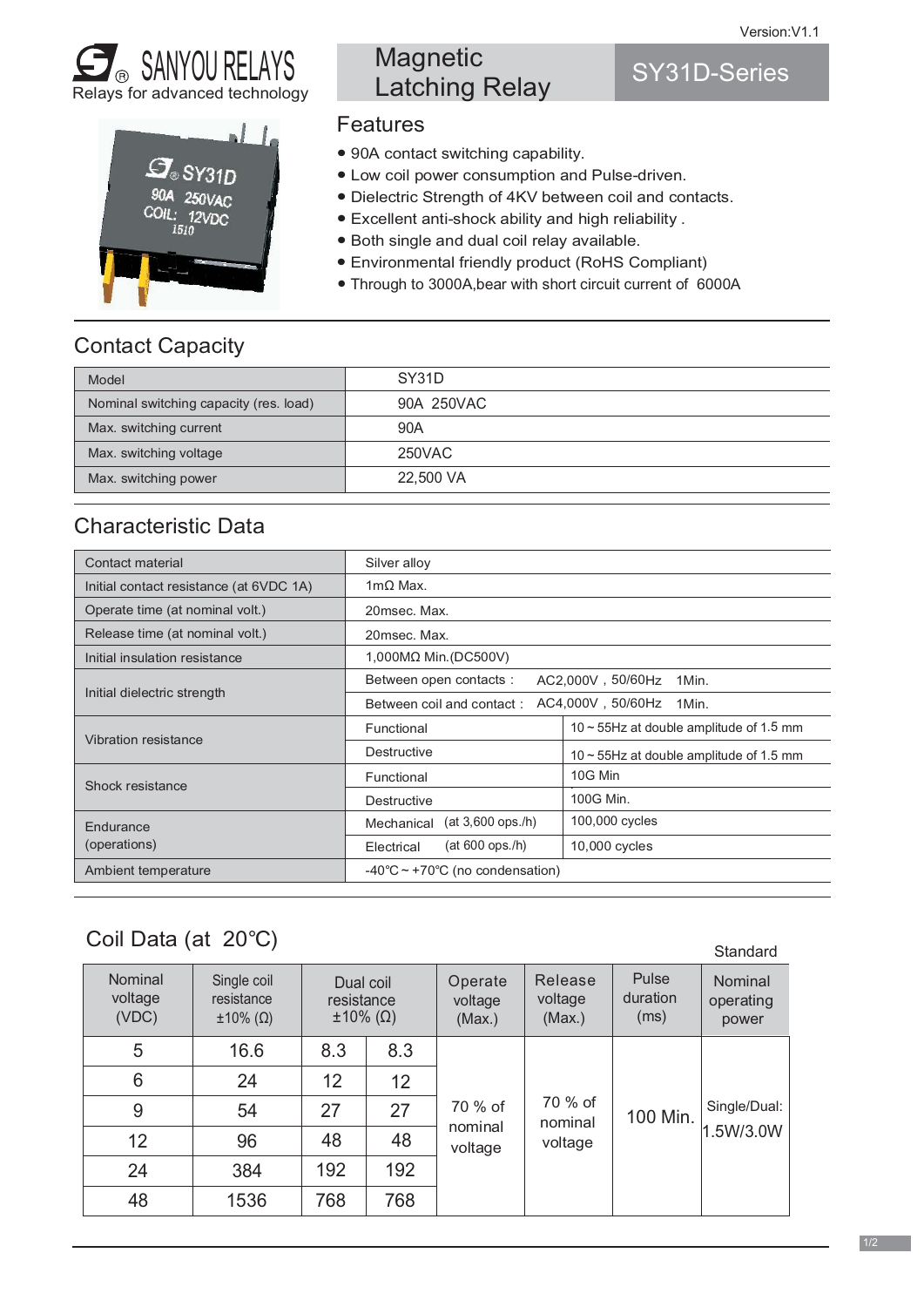### 100 Min. 1 W/2 W 5 6 9 12 24 48 12.5 18 40.5 72 288 1,152 25 36 81 144 576 2304 12.5 18 40.5 72 288 1,152 Nominal voltage  $(VDC)$ Single coil resistance  $\pm$ 10% (Ω)  $\pm$ 10% (Ω)  $\pm$ 10% (Ω) (Max)  $(Max.)$ voltage  $(Max.)$ Nominal operating power Dual coil resistance Pulse duration  $(ms)$ Coil Data (at 20℃) Sensitive Sensitive Sensitive Sensitive Sensitive Sensitive Sensitive 70 % of nominal voltage 70 % of nominal voltage Single/Dual: Operate Release

## Ordering Information



Outline Dimensions, Wiring Diagram, Mounting Holes (unit : mm)